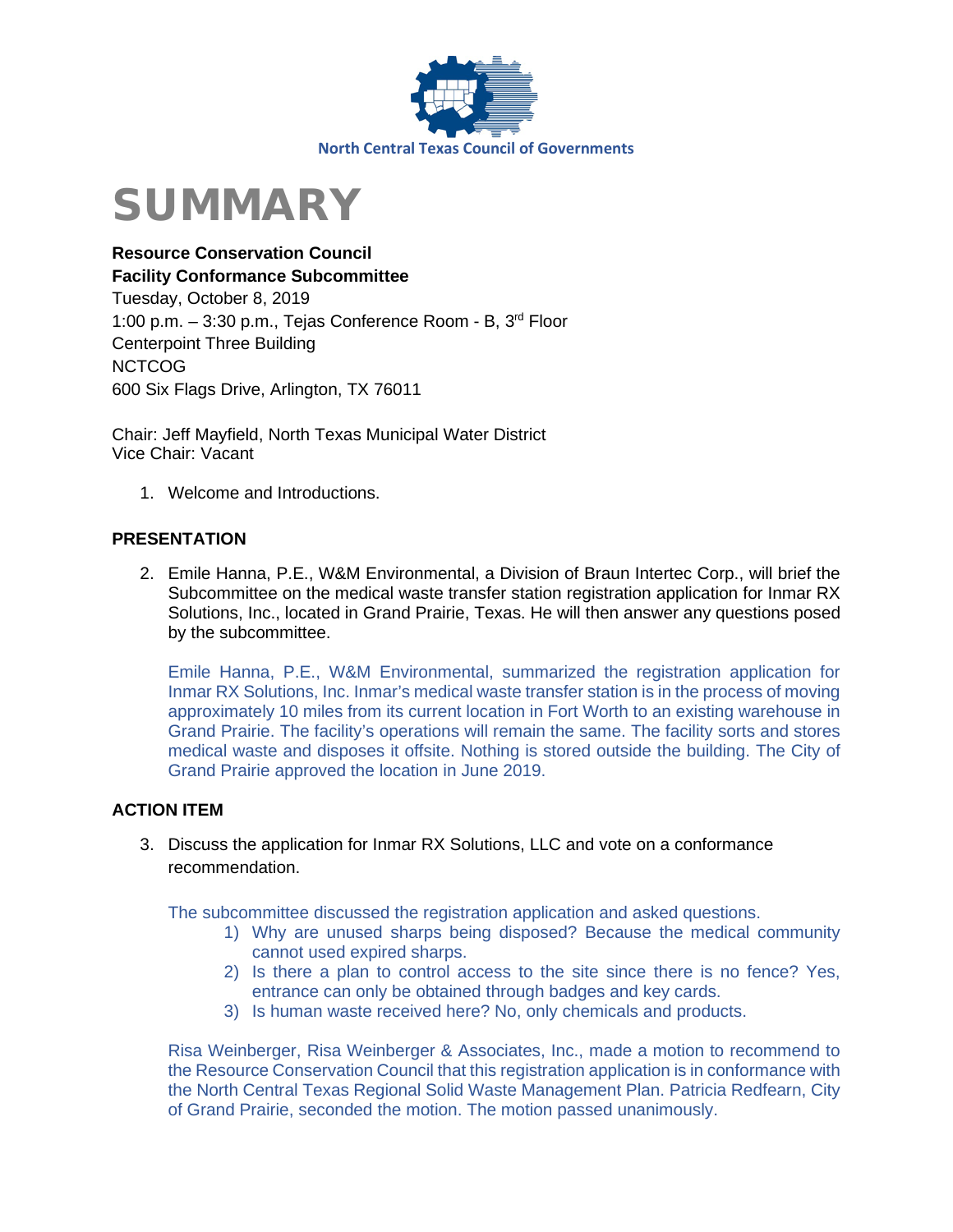

#### **PRESENTATION**

4. Chuck Marsh, P.E., Weaver Consultants Group, LLC, will brief the Subcommittee on the Major Permit Amendment application for the Turkey Creek Landfill, located in Johnson County Texas, on behalf of Texas Regional Landfill Company, LP (a Waste Connections company). He will then answer any questions posed by the Subcommittee.

Nevzat Turan, for Turkey Creek landfill, presented a summary of the major permit amendment. The amendment calls for the vertical expansion of the facility to extend its life by 8.7 years. The type of waste that is accepted will remain the same. The facility is in Alvarado, Texas, and has been operating for over 35 years.

#### **ACTION ITEM**

5. Discuss the application for the Turkey Creek Landfill and vote on a conformance recommendation.

The subcommittee discussed the registration application and asked a question.

1) Are there any zoning requirements? No, the location is not in an extraterritorial jurisdiction.

Patricia Redfearn, City of Grand Prairie, made a motion to recommend to the Resource Conservation Council that this permit amendment is in conformance with the North Central Texas Regional Solid Waste Management Plan. Risa Weinberger, Risa Weinberger & Associates, Inc., seconded the motion. The motion passed unanimously.

#### **PRESENTATION**

6. Jason Edwards, P.E., Weaver Consultants Group, LLC, will brief the Subcommittee on the Major Permit Amendment application for the Maloy Landfill, located in Hunt County, on behalf of Republic Waste Services of Texas, Ltd. He will then answer any questions posed by the Subcommittee.

Jason Edwards, for Maloy landfill, presented a summary of the major permit amendment. The amendment expands the site's permit area by both acreage and vertical height, which is expected to extend capacity for an additional 67 years. There are no proposed changes to the type of waste that is accepted. The facility is in Campbell, Texas and has been operating for over 35 years.

#### **ACTION ITEM**

7. The Subcommittee will discuss the application for the Maloy Landfill and vote on a conformance recommendation.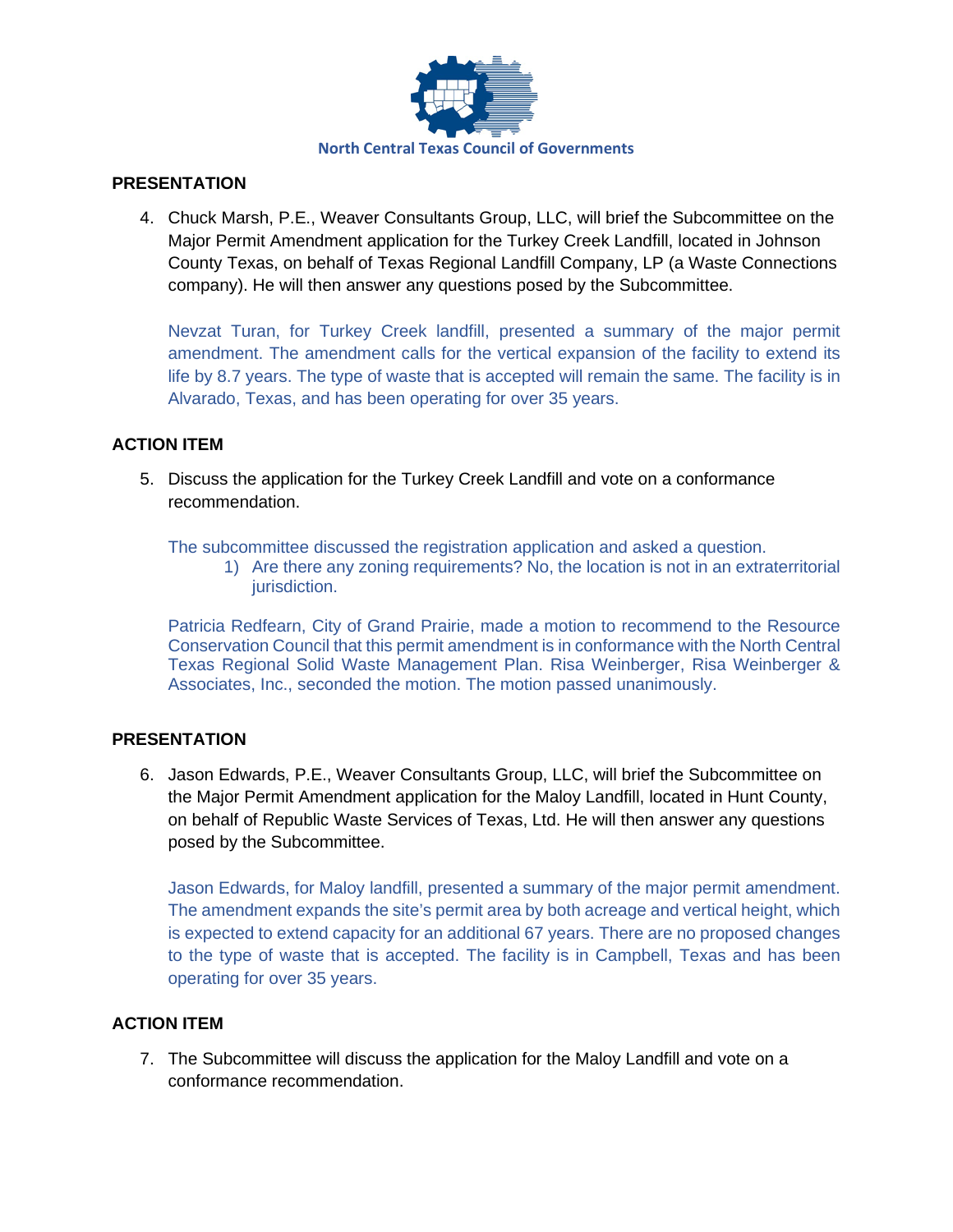

#### **North Central Texas Council of Governments**

The subcommittee discussed the registration application and asked questions.

- 1) Will there be issues with groundwater or gas migration? No, the landfill is closed to the north.
- 2) Are there any zoning requirements? No, the location is not in an extraterritorial jurisdiction.
- 3) Have you talked to the neighbors who are nearby? Yes. And, public notice just went out also.
- 4) What will you do with old pods that are found during excavation? They will be opened and disposed in the landfill. The subcommittee suggested that they may need to mitigate for odor during this process.

Ami Reeder, City of Denton, made a motion to recommend to the Resource Conservation Council that this permit amendment is in conformance with the North Central Texas Regional Solid Waste Management Plan. Tyler Hurd, City of Irving, seconded the motion. The motion passed unanimously.

#### **PRESENTATION**

8. Mason Bryant, Vice President, Oncore Technology, LLC, Wade Wheatley, P.E., and Jack Simmons, P.G., GDS Associates, Inc. will brief the Subcommittee on the Type V registration application for the operation of a medical waste processing facility for Oncore Technology, LLC, located in Grand Prairie, Texas. They will then answer any questions posed by the subcommittee.

Mason Bryant, Oncore, presented information about the Type V registration application. The facility will increase the amount of medical waste it receives from 6 tons per day to 18 tons per day due to an increase in the facility's operating hours to 24 hours a day, 7 days a week.

#### **ACTION ITEM**

9. Discuss the application for Oncore Technology, LLC, and vote on a conformance recommendation.

The subcommittee discussed the registration application and asked questions.

- 1) How far is the closest residential area to the facility? Approximately half a mile.
- 2) Does the City of Grand Prairie approve of the new operating hours? Yes, the City is aware of the change in the operating hours and has provided no comments.
- 3) Are there issues with storing chlorine? Oncore is moving away from chlorine use and storage, but currently, there are safety protocols in place.

Tyler Hurd, City of Irving, made a motion to recommend to the Resource Conservation Council that this registration application is in conformance with the North Central Texas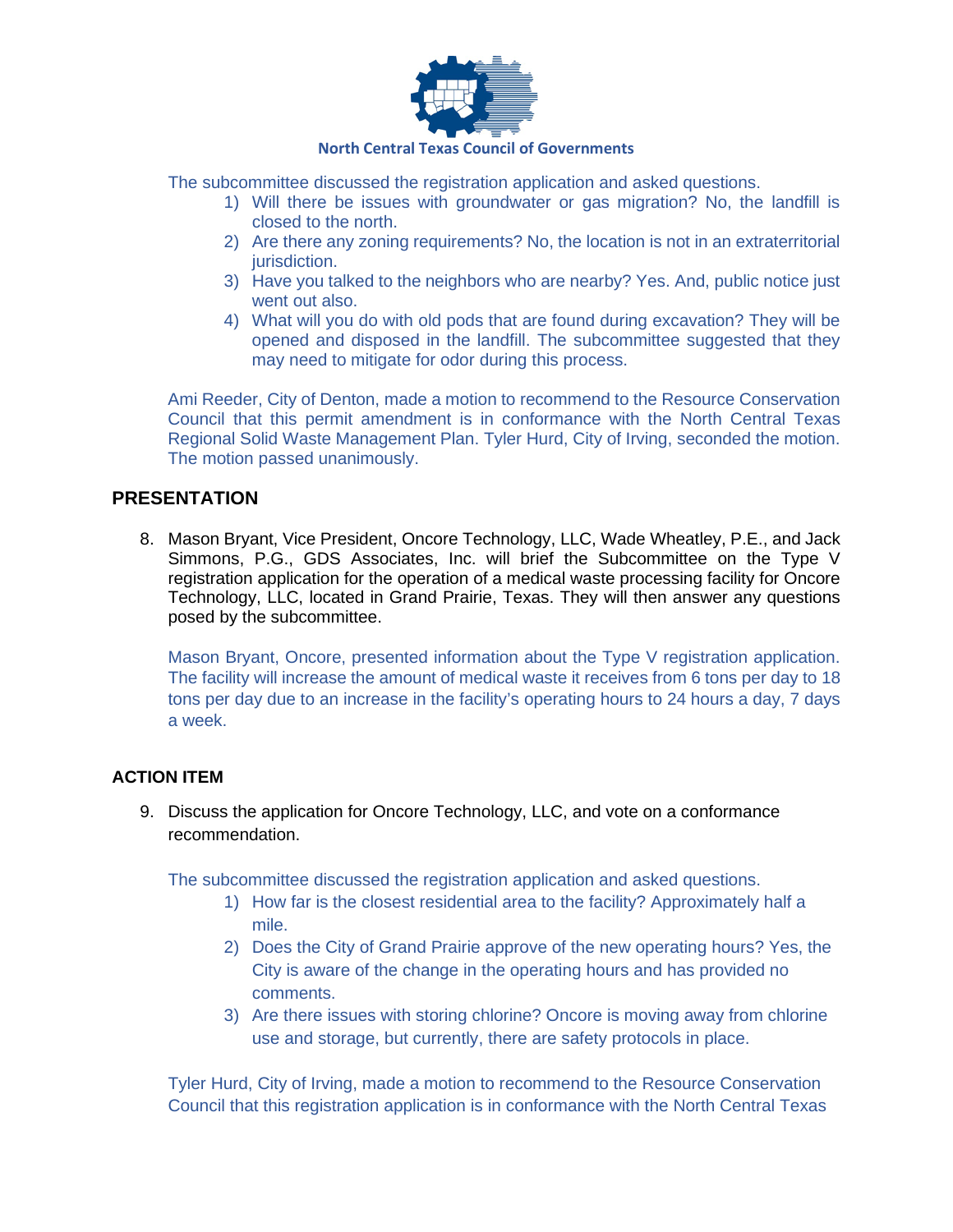

#### Regional Solid Waste Management Plan. Ami Reeder, City of Denton, seconded the motion. The motion passed unanimously.

If you have any questions regarding the meeting or agenda items, please contact Elena Berg at (817) 608-2363 or **eberg@nctcog.org**. Thank you!

If you plan to attend this public meeting and you have a disability that requires special arrangements at the meeting, please contact Barbara Bradford by phone at (817) 695-9231 or by email at [bbradford@nctcog.org](mailto:bbradford@nctcog.org) 72 hours in advance of the meeting. Reasonable accommodations will be made to assist your needs.